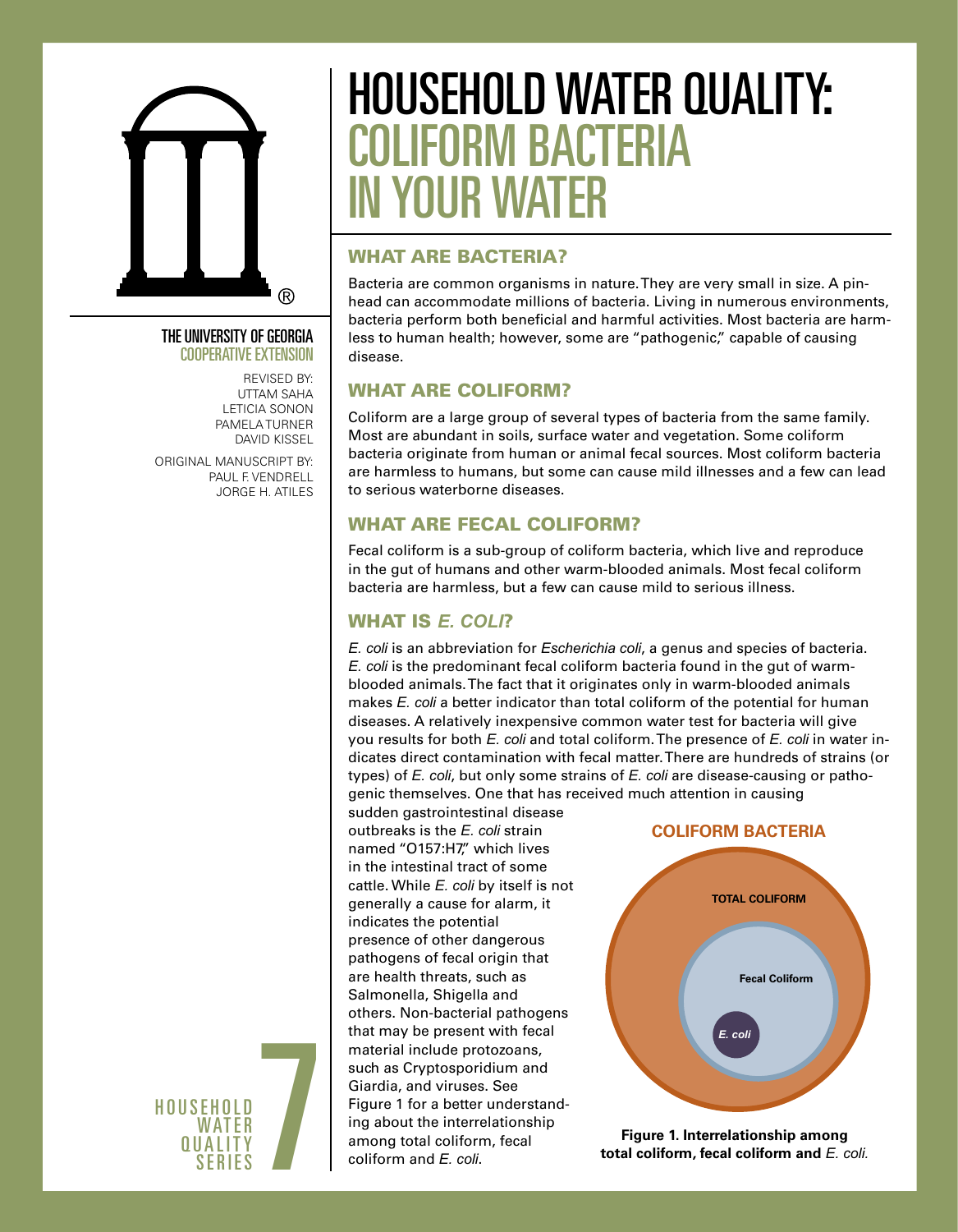#### WHAT ARE INDICATIONS OF BACTERIA IN DRINKING WATER?

Bacterial contamination does not change the appearance, smell or taste of water. Testing by a laboratory is the only way to know if water contains coliform bacteria.

## WHEN SHOULD YOU TEST YOUR WATER FOR COLIFORM BACTERIA?

Test your well water for bacteria under the following conditions:

- At least once a year for all wells in service.
- When a new well is constructed.
- When an existing well is returned to service. If the home has been unoccupied for a while, flush the water storage tank and allow the water to run for about 30 minutes with the faucet open fully before collecting the sample.
- If you hear that a neighbor's water well is contaminated.
- When any component of the water system is opened for repair. This includes the well, pump, pressure tank, piping and any other components that your drinking water comes into contact with.
- Whenever flood waters or surface runoff inundates the well.
- Whenever you suspect bacterial contamination, which might be indicated by continuing illness in the house.
- When a laboratory test indicates nitrate-nitrogen concentrations above 10 milligrams per liter (or ppm) or nitrate concentrations above 44 ppm or increase in concentrations of any other nitrogen components for which human or livestock waste is the suspected cause.

Lending agencies often require total coliform and *E. coli* tests for homes relying on private water supplies before the sale of property or when approving a new or refinanced home loan. Check with the Georgia State Drinking Water Agency (404-656-5660 / 404-656-0719, http://water.epa.gov/drink/local/ga.cfm) for any specific requirements. Realtors may consult EPA's publication, "What Every Realtor Should Know About Private Drinking Water Wells; February 2005," available at http://www.epa.gov.

#### WHICH DISEASES CAN BE FOUND IN WATER WHEN *E. coli* IS PRESENT?

Water-borne disease-causing microorganisms or pathogens include:

- bacteria that cause cholera and typhoid fever
- protozoa that cause dysentery
- viruses that cause polio and hepatitis
- helminths such as roundworm and tapeworm that can cause chronic diarrhea and malnutrition

If you think you might be sick from disease-causing organisms in your well water, discuss your water test results with your doctor. Children and the elderly are at higher risk of illness from waterborne disease-causing organisms. In some cases, household residents may acquire immunity to waterborne bacteria in their drinking water, but visitors to the home without this immunity may become ill after drinking the water.

### WHY WASN'T MY WATER TESTED FOR ALL MICROORGANISMS THAT CAUSE DISEASES?

There are numerous disease-causing organisms in water, each requiring a different method of detection; therefore, it is impractical and expensive to test water for all of them. Instead, testing for indicator bacteria is the most appropriate way to determine whether or not a water supply is protected from microbial contamination. Usually, testing is done for three different types of indicator bacteria: total coliform, fecal coliform and *E. coli*, all belonging to coliform group. Positive detection of each has a different level of risk to human health.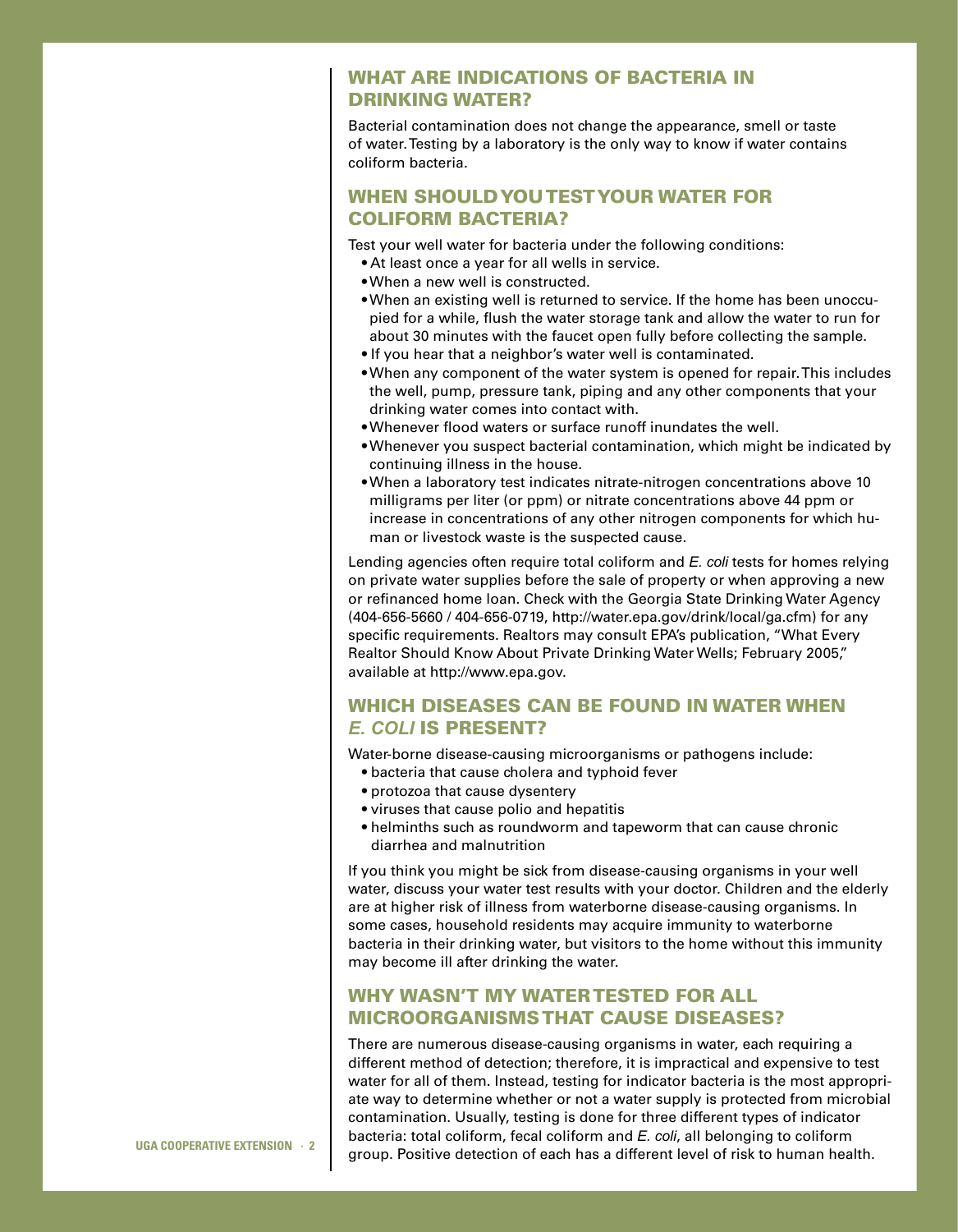#### HOW DO I COLLECT A WATER SAMPLE FOR TESTING COLIFORM BACTERIA?

Water samples for testing coliform bacteria should be collected in a special type of bottle obtained from your local county Extension office or testing laboratory. The sample bottle contains a white powdery substance, which is a de-chlorinating agent, to keep the bacteria alive. Never rinse this powdery substance out of the bottle. Water should be collected from a kitchen faucet that supplies water for drinking and cooking following the procedure suggested by the testing laboratory. The sampling procedure from the UGA water testing laboratory is available at your local county Extension office and at http://aesl. ces.uga.edu/forms. The testing laboratory must receive the samples within 24 hours of collection.

#### HOW DO I INTERPRET MY TEST RESULTS?

The U.S. Environmental Protection Agency (EPA) regulates public water with a set of standards called "Maximum Contaminant Level (MCL)," but it does not regulate private wells. Private well owners are responsible for the safety of their drinking water. They can use the public drinking water standards as guidelines to ensure drinking water quality. The MCL for total coliform, fecal coliform and *E. coli* in drinking water is zero (none present).

- Test results showing the presence of total coliform indicate that the water is contaminated. Contamination sources may include dirty surface water, a leaky sewer/septic system, animal waste, etc. These contaminants enter the water supply through a pathway (for example, cracks/holes on the well casing or unsealed/ungrouted spaces between the bore hole and well casing). Eliminating the pathway is the most practical solution to minimize or prevent contamination. It is important to understand that the presence of total coliform alone does not definitely indicate that drinking the water will cause an illness. Rather, it indicates that disease-causing microbes may be present.
- The presence of fecal coliform bacteria or *E. coli* in a water system indicates recent contamination (because these are short-lived bacteria) from human or animal feces from a sewer, septic system, feedlot or animal yard. The risk of illness is much greater than when only total coliform are present.

Water containing any total coliform or *E. coli* should not be used for drinking or food preparation unless you boil it for a minimum of five minutes or the water is disinfected by other means. This also includes water used for making infant formula, ice or coffee, brushing teeth, and washing fruits and vegetables eaten raw. However, boiling for killing bacteria in water with problematic levels of other chemical contaminants (such as nitrate, lead, arsenic and others) may increase their concentration.

Because coliform bacteria usually persist in water longer than most diseasecausing organisms, the absence of coliform bacteria indicates a general microbiological safety of the water supply.

## WHAT CAN CAUSE A WELL TO TEST POSITIVE FOR THESE BACTERIA?

Bacteria in wells usually come from surface water that enters the well without first percolating/filtering through a sufficiently deep layer of soil and porous material above the water table. Your well can be contaminated if:

- the well was improperly constructed
- the well is located in a depression that collects surface runoff
- a septic system is too close to the well or not working properly
- the well casing develops cracks or holes as it gets older
- animal manure is stored near the well or applied on the land close to the well

**UGA Cooperative Extension** · **3** 

Contamination can also occur during floods when floodwater overtops the well casing. Newly drilled or serviced wells may also contain these bacteria due to material entering the well from the surface during construction. Shallow wells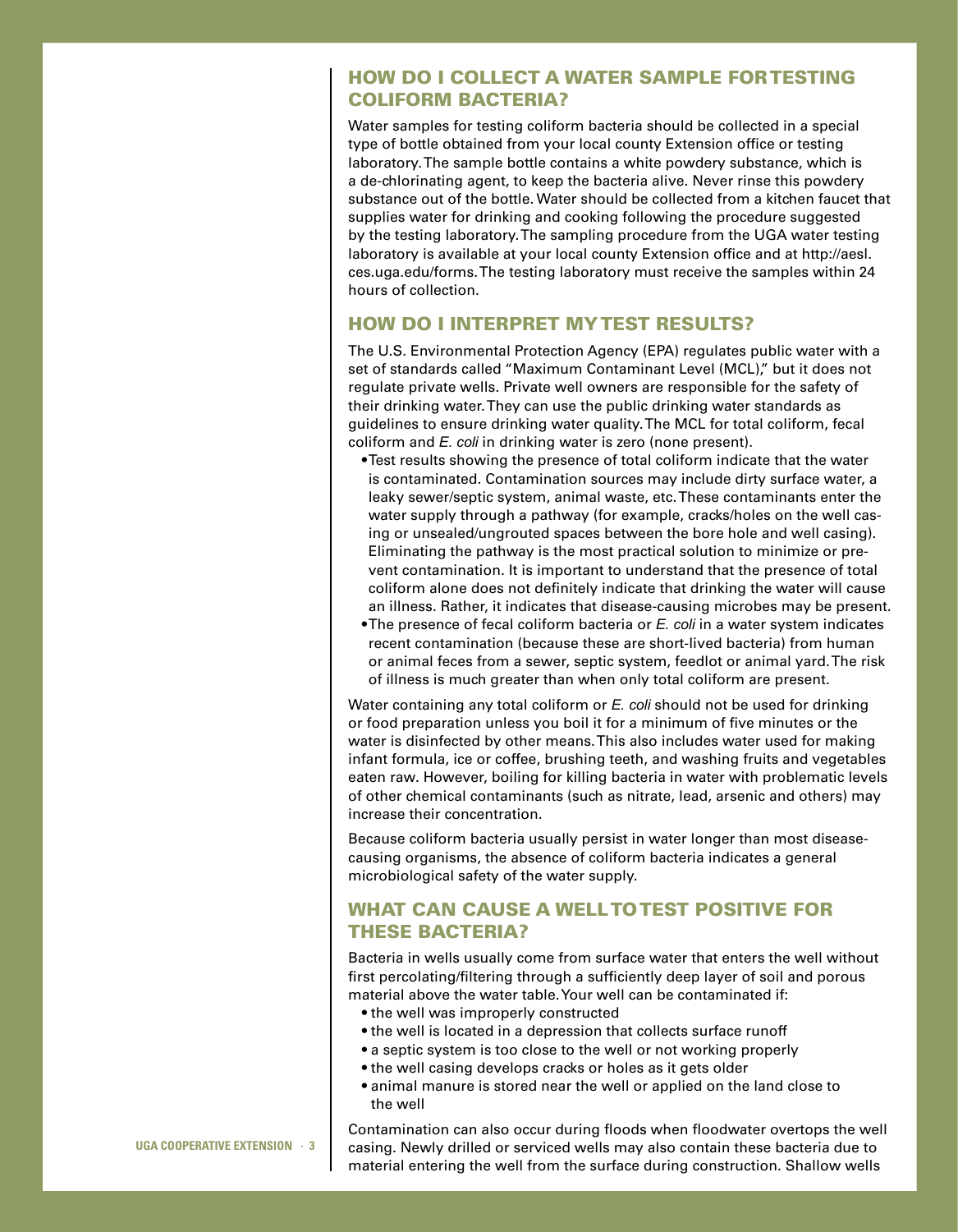(less than 100 feet deep) are much more susceptible to contamination from bacteria than deep wells (greater than 100 feet deep). Shallow groundwater may not be sufficiently filtered by the soil and porous material above the water table to remove surface bacteria. Shallow groundwater can also be influenced by the on-site disposal of wastewater.

Other causes for contamination include:

- Open wells, which can allow animals such as rodents to fall into the well. Even the smallest opening will allow insects to travel in and out.
- Backflow from outside hoses, caused by negative pressure in the plumbing, can bring dirty water back into the well. Faulty check valves also contribute to this problem.
- Failing or unsanitary plumbing, which can be a problem even when wells are well constructed and properly located. Unlike municipal water supplies, groundwater does not contain any chlorine that serves to prevent bacterial growth within the plumbing. Forgetting to regularly service water treatment filters can also allow bacteria to accumulate and grow.

#### ARE THERE SEASONAL VARIATIONS IN COLIFORM LEVELS IN WELL WATER?

Time of year and weather conditions can affect the occurrence and amount of coliform bacteria in wells. Because coliform bacteria typically live near the surface of the earth and prefer warm temperatures, they are more likely to occur in groundwater wells during warmer and wetter weather conditions when surface water is recharging groundwater aquifers. The highest number of bacteria is expected shortly after several weeks of rainy weather, while the fewest may be found during dry, cold conditions in the winter. These variations in bacteria with season and weather conditions need to be considered when testing your well water for bacteria. **e pelchi**riario<br>Lichiriario<br>Colita

#### **HOW COMMON ARE COLIFORM BACTERIA?**

Coliform bacteria often contaminate private water systems in Georgia and 10 throughout the United States. Based on around 6,500 water samples analyzed from 2005 to 2010 by the Agricultural and Environmental Services Laboratories 0 of the University of Georgia, the occurrence of contamination of well water by coliform bacteria in Georgia is substantial, regardless of well type and age **Age of the Wells (Years)** (Figure 2).



**Figure 2: Total coliform and**  *E. coli* **in waters from shallow and deep wells in Georgia in relation to the age of the wells (Source: Saha et al., 2011).**